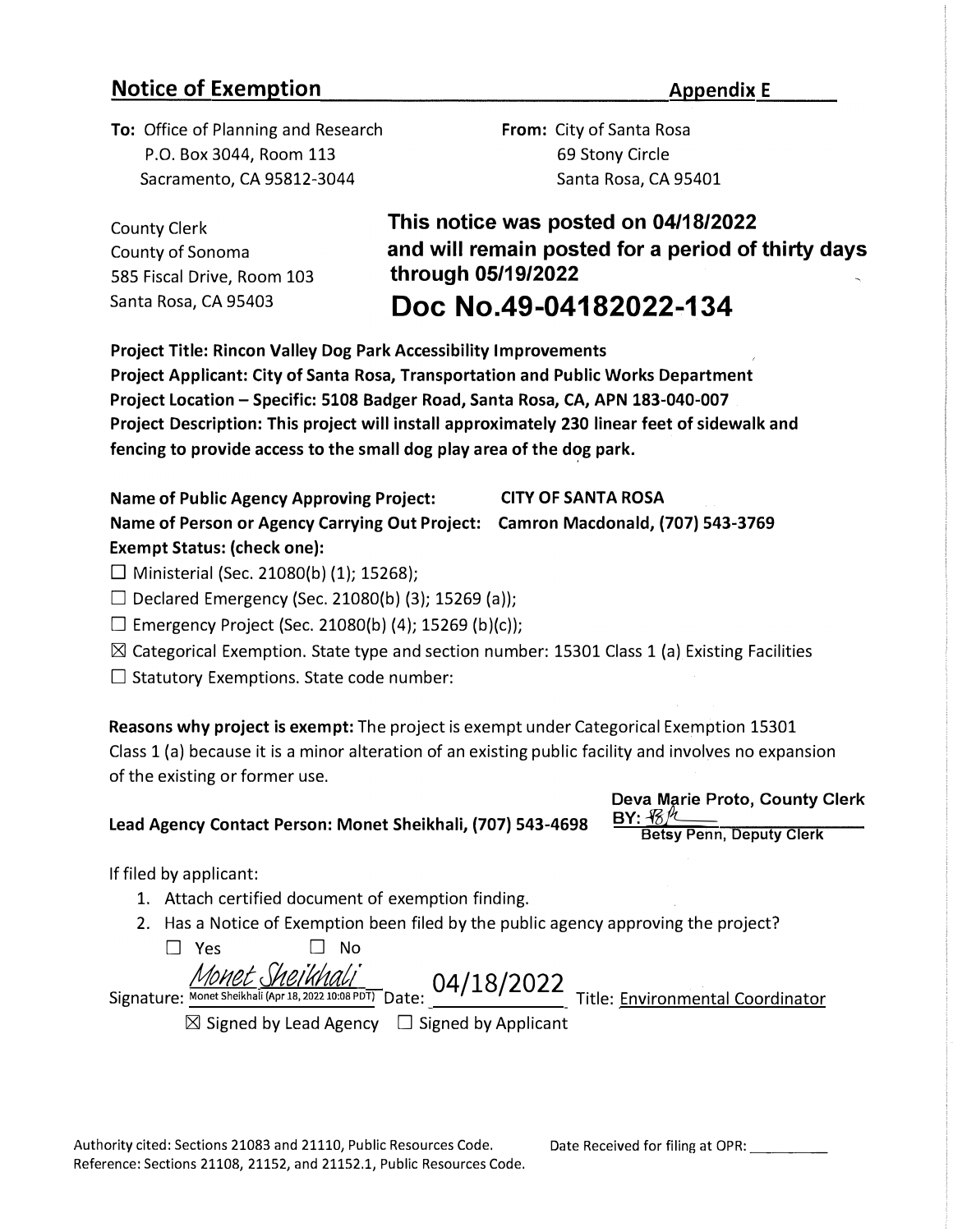| <b>ENDING State of California - Department of Fish and Wildlife<br/>2022 ENVIRONMENTAL DOCUMENT FILING FEE</b><br>CASH RECEIPT |
|--------------------------------------------------------------------------------------------------------------------------------|

DFW 753.5a (REV. 01/01/22) Previously DFG 753.5a

 $\sim$ 

|                                                                                                                                                                           |                                         |                               | <b>RECEIPT NUMBER:</b><br>49-04182022-134 |                                                                                                                                                                                                                                                                                                                                                                                                                                                                                                                             |  |
|---------------------------------------------------------------------------------------------------------------------------------------------------------------------------|-----------------------------------------|-------------------------------|-------------------------------------------|-----------------------------------------------------------------------------------------------------------------------------------------------------------------------------------------------------------------------------------------------------------------------------------------------------------------------------------------------------------------------------------------------------------------------------------------------------------------------------------------------------------------------------|--|
|                                                                                                                                                                           |                                         |                               |                                           | STATE CLEARINGHOUSE NUMBER (If applicable)                                                                                                                                                                                                                                                                                                                                                                                                                                                                                  |  |
| SEE INSTRUCTIONS ON REVERSE. TYPE OR PRINT CLEARLY.                                                                                                                       |                                         |                               |                                           |                                                                                                                                                                                                                                                                                                                                                                                                                                                                                                                             |  |
| <b>LEAD AGENCY</b><br>CITY OF SANTA ROSA-CAPITAL PROJECTS ENGINEERING                                                                                                     | <b>LEADAGENCY EMAIL</b>                 | <b>DATE</b><br>04/18/2022     |                                           |                                                                                                                                                                                                                                                                                                                                                                                                                                                                                                                             |  |
| COUNTY/STATE AGENCY OF FILING<br><b>SONOMA</b>                                                                                                                            |                                         | DOCUMENT NUMBER<br>22-0418-03 |                                           |                                                                                                                                                                                                                                                                                                                                                                                                                                                                                                                             |  |
| <b>PROJECT TITLE</b><br>RINCON VALLEY DOG PARK ACCESSIBILITY IMPROVEMENTS                                                                                                 |                                         |                               |                                           |                                                                                                                                                                                                                                                                                                                                                                                                                                                                                                                             |  |
| PROJECT APPLICANT NAME<br>CITY OF SANTA ROSA-CAPITAL PROJECTS                                                                                                             | PROJECT APPLICANT EMAIL                 |                               |                                           | <b>PHONE NUMBER</b><br>(707) 543-4698                                                                                                                                                                                                                                                                                                                                                                                                                                                                                       |  |
|                                                                                                                                                                           |                                         |                               |                                           |                                                                                                                                                                                                                                                                                                                                                                                                                                                                                                                             |  |
| PROJECT APPLICANT ADDRESS<br>69 STONY CIR                                                                                                                                 | <b>CITY</b><br><b>SANTA ROSA</b>        | <b>STATE</b><br>CA            | <b>ZIP CODE</b><br>95401                  |                                                                                                                                                                                                                                                                                                                                                                                                                                                                                                                             |  |
| PROJECT APPLICANT (Check appropriate box)                                                                                                                                 |                                         |                               |                                           |                                                                                                                                                                                                                                                                                                                                                                                                                                                                                                                             |  |
| X   Local Public Agency<br><b>School District</b>                                                                                                                         | Other Special District                  |                               | <b>State Agency</b>                       | <b>Private Entity</b>                                                                                                                                                                                                                                                                                                                                                                                                                                                                                                       |  |
| <b>CHECK APPLICABLE FEES:</b>                                                                                                                                             |                                         |                               |                                           |                                                                                                                                                                                                                                                                                                                                                                                                                                                                                                                             |  |
| Environmental Impact Report (EIR)                                                                                                                                         |                                         | \$3,539.25                    |                                           |                                                                                                                                                                                                                                                                                                                                                                                                                                                                                                                             |  |
| Mitigated/Negative Declaration (MND)(ND)                                                                                                                                  |                                         | \$2,548.00                    |                                           | $\frac{1}{2}$<br>$\label{eq:conformal} \begin{minipage}[t]{0.03\textwidth} \begin{minipage}[t]{0.03\textwidth} \centering \begin{minipage}[t]{0.03\textwidth} \centering \end{minipage}[t]{0.03\textwidth} \begin{minipage}[t]{0.03\textwidth} \centering \end{minipage}[t]{0.03\textwidth} \begin{minipage}[t]{0.03\textwidth} \centering \end{minipage}[t]{0.03\textwidth} \begin{minipage}[t]{0.03\textwidth} \centering \end{minipage}[t]{0.03\textwidth} \begin{minipage}[t]{0.03\textwidth} \centering \end{minipage$ |  |
| □ Certified Regulatory Program (CRP) document - payment due directly to CDFW                                                                                              |                                         | \$1,203.25                    |                                           |                                                                                                                                                                                                                                                                                                                                                                                                                                                                                                                             |  |
| $[2]$ Exempt from fee<br>Notice of Exemption (attach)<br>CDFW No Effect Determination (attach)<br>$\Box$ Fee previously paid (attach previously issued cash receipt copy) |                                         |                               |                                           |                                                                                                                                                                                                                                                                                                                                                                                                                                                                                                                             |  |
| □ Water Right Application or Petition Fee (State Water Resources Control Board only)                                                                                      |                                         | \$850.00                      |                                           |                                                                                                                                                                                                                                                                                                                                                                                                                                                                                                                             |  |
| X County documentary handling fee                                                                                                                                         |                                         |                               |                                           | \$50.00                                                                                                                                                                                                                                                                                                                                                                                                                                                                                                                     |  |
| $\Box$ Other                                                                                                                                                              |                                         |                               |                                           |                                                                                                                                                                                                                                                                                                                                                                                                                                                                                                                             |  |
| <b>PAYMENT METHOD:</b>                                                                                                                                                    |                                         |                               |                                           |                                                                                                                                                                                                                                                                                                                                                                                                                                                                                                                             |  |
| $\Box$ Cash<br>$\Box$ Credit<br>$\Box$ Check<br>$K1$ Other                                                                                                                |                                         | <b>TOTAL RECEIVED</b>         |                                           | \$50.00                                                                                                                                                                                                                                                                                                                                                                                                                                                                                                                     |  |
| <b>SIGNATURE</b>                                                                                                                                                          | AGENCY OF FILING PRINTED NAME AND TITLE |                               |                                           |                                                                                                                                                                                                                                                                                                                                                                                                                                                                                                                             |  |
| Betsy Penn, Deputy County Clerk-Recorder                                                                                                                                  |                                         |                               |                                           |                                                                                                                                                                                                                                                                                                                                                                                                                                                                                                                             |  |

 $\bar{z}$ 

 $\sim$ 

 $\sim$   $\sim$ 

 $\hat{\boldsymbol{\beta}}$ 

 $\hat{\mathcal{A}}$